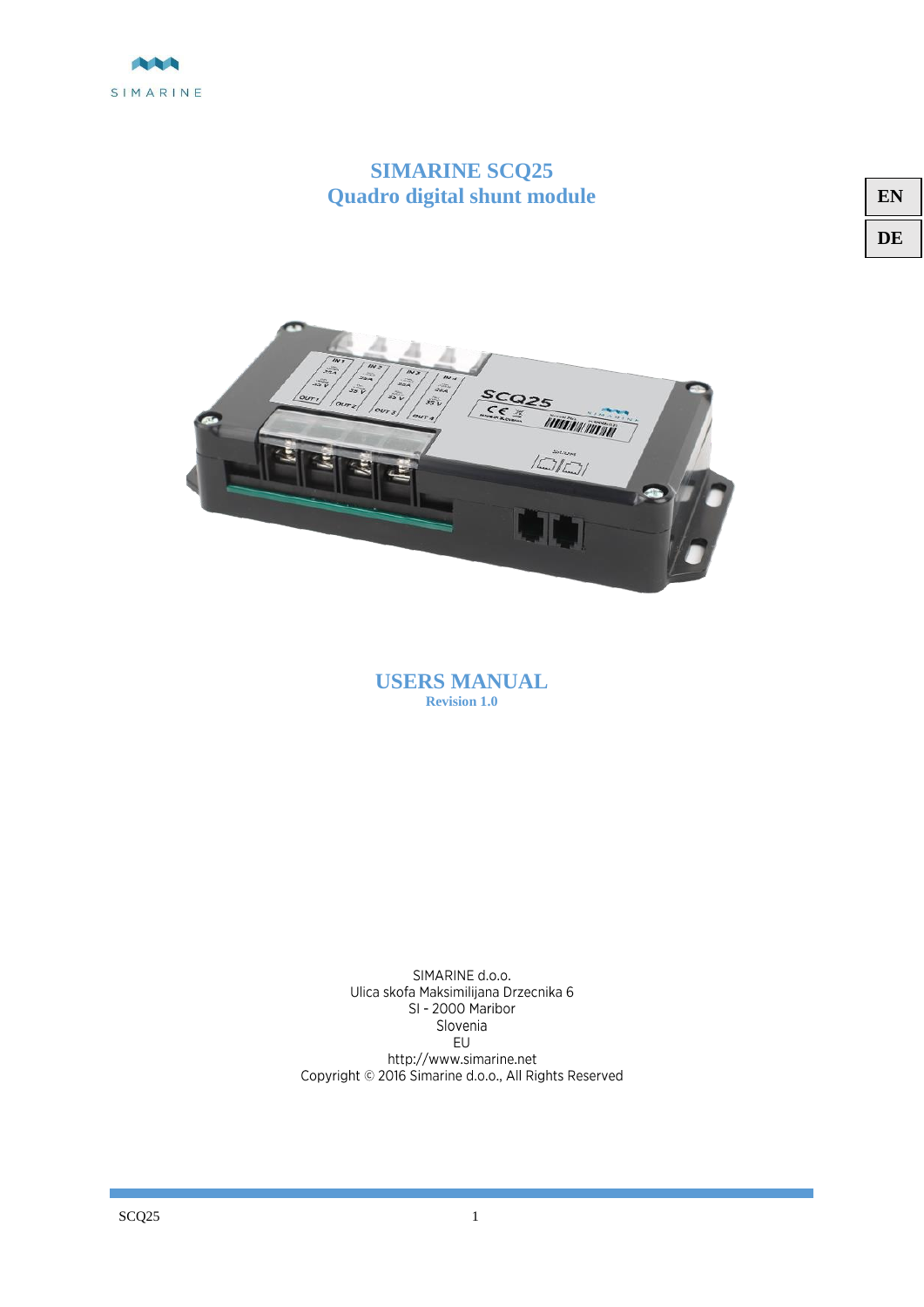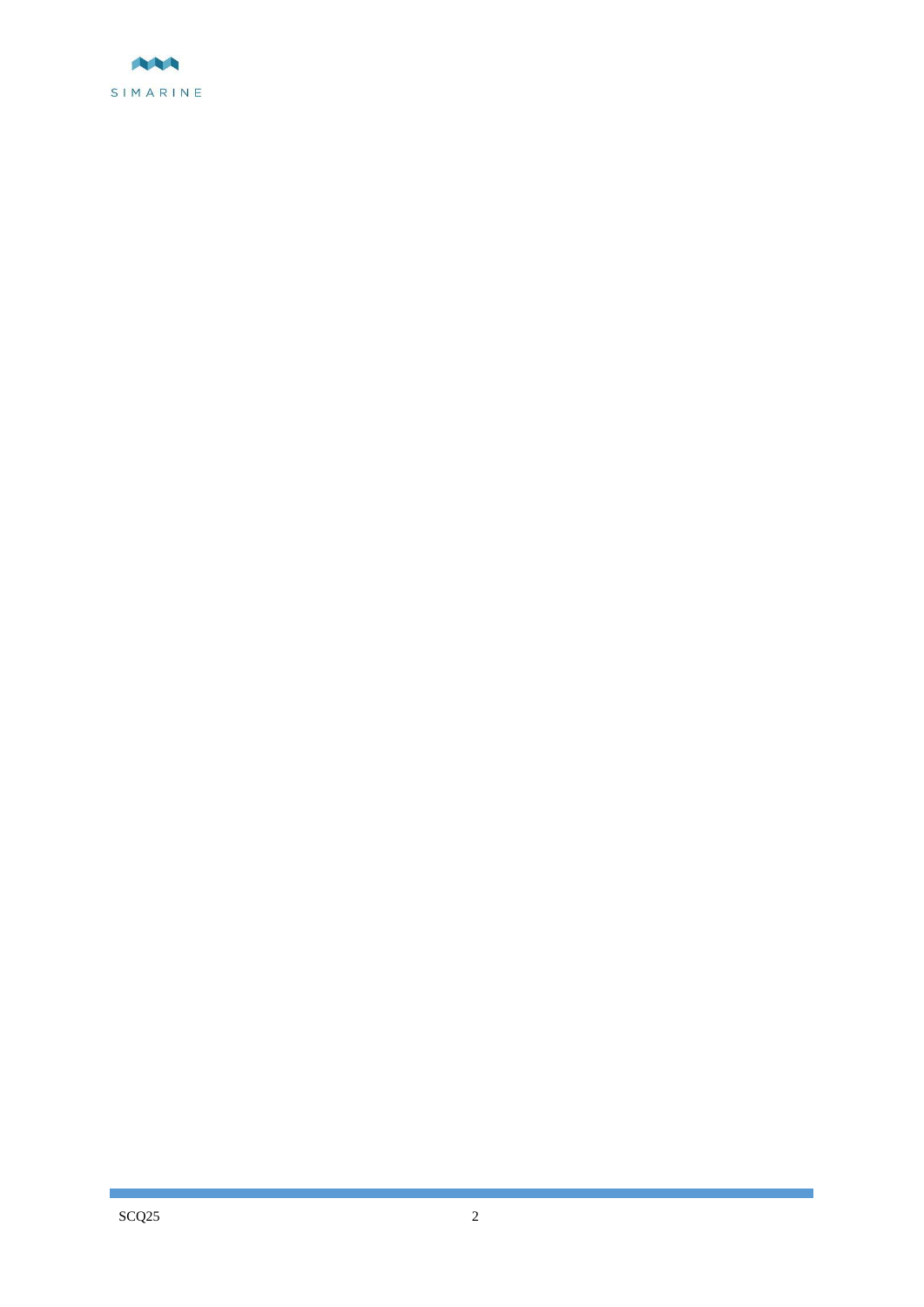

# **Table of Contents**

| $\mathbf{1}$   |                                                                                                                                                                                                                                                                                                                                                                                                                                                                     |  |  |
|----------------|---------------------------------------------------------------------------------------------------------------------------------------------------------------------------------------------------------------------------------------------------------------------------------------------------------------------------------------------------------------------------------------------------------------------------------------------------------------------|--|--|
| 2              |                                                                                                                                                                                                                                                                                                                                                                                                                                                                     |  |  |
| 3              |                                                                                                                                                                                                                                                                                                                                                                                                                                                                     |  |  |
| $\overline{4}$ | $\qquad \qquad \text{Installation} \qquad \qquad \text{} \qquad \qquad \text{} \qquad \qquad \text{} \qquad \qquad \text{} \qquad \qquad \text{} \qquad \qquad \text{} \qquad \qquad \text{} \qquad \qquad \text{} \qquad \qquad \text{} \qquad \qquad \text{} \qquad \qquad \text{} \qquad \qquad \text{} \qquad \qquad \text{} \qquad \qquad \text{} \qquad \qquad \text{} \qquad \qquad \text{} \qquad \qquad \text{} \qquad \qquad \text{} \qquad \qquad \text$ |  |  |
|                | 4.1                                                                                                                                                                                                                                                                                                                                                                                                                                                                 |  |  |
|                | 4.2                                                                                                                                                                                                                                                                                                                                                                                                                                                                 |  |  |
|                |                                                                                                                                                                                                                                                                                                                                                                                                                                                                     |  |  |
|                | 4.3                                                                                                                                                                                                                                                                                                                                                                                                                                                                 |  |  |
|                |                                                                                                                                                                                                                                                                                                                                                                                                                                                                     |  |  |
| 5              |                                                                                                                                                                                                                                                                                                                                                                                                                                                                     |  |  |
| 6              |                                                                                                                                                                                                                                                                                                                                                                                                                                                                     |  |  |
|                | 6.1                                                                                                                                                                                                                                                                                                                                                                                                                                                                 |  |  |
|                | 6.2                                                                                                                                                                                                                                                                                                                                                                                                                                                                 |  |  |
| $\tau$         |                                                                                                                                                                                                                                                                                                                                                                                                                                                                     |  |  |

EN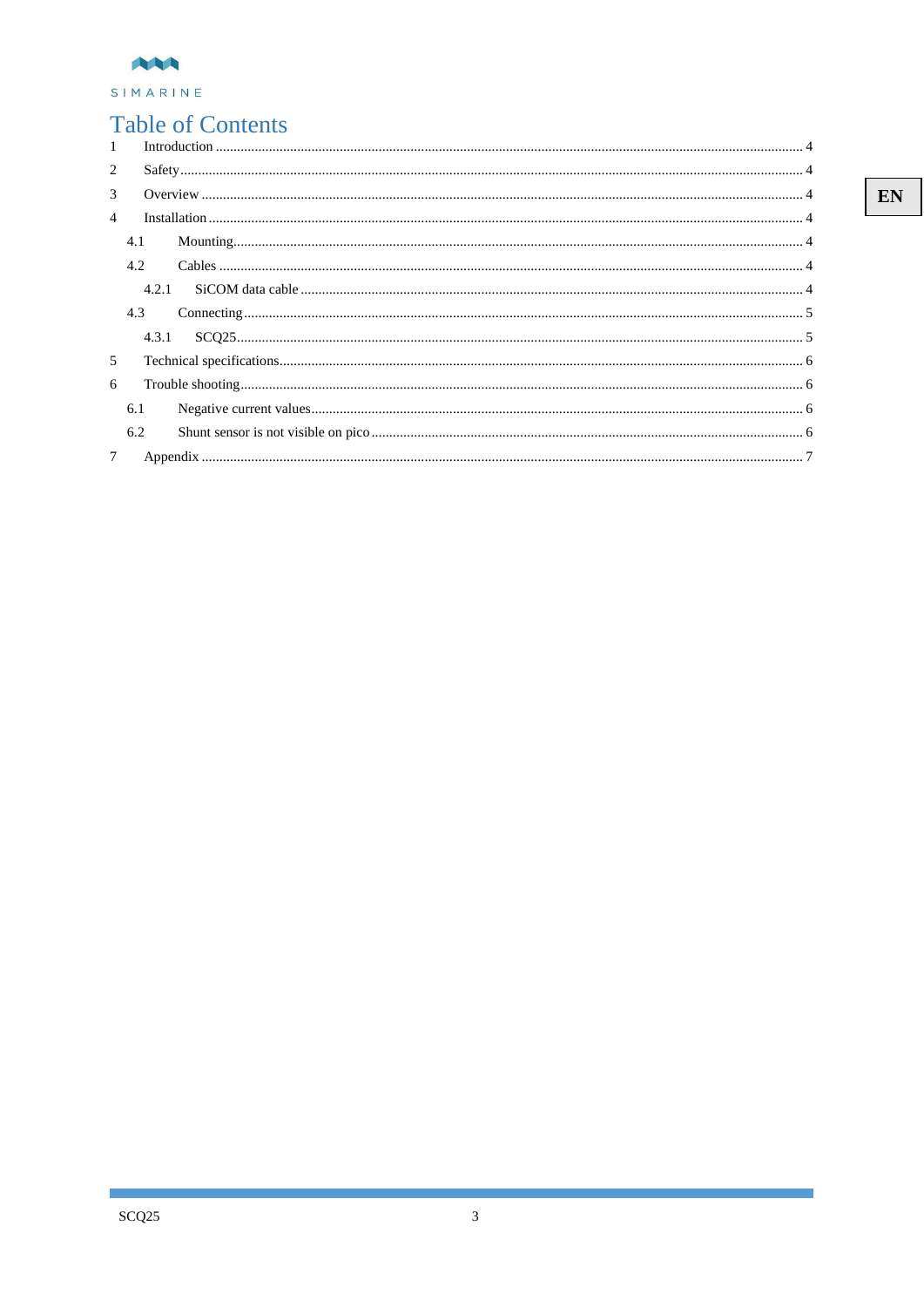

### 1 Introduction

SCQ25 digital shunt module is Simarine's most versatile module. It can be used to measure voltage, current. SCQ25 has 4x 25 A integrated shunts capable of measuring voltage up to 35 V DC and continuous current up to 25 A on each shunt.

### 2 Safety

Installation of Simarine electronics should be made by electrical specialists with proper safety equipment. When working with batteries you should wear protective clothing and eye protection.

**CAUTION:** Batteries contain acid, a corrosive, colorless liquid that will burn your eyes, skin and clothing. Should the acid come in contact with eyes, skin or clothing, wash it immediately with soap under fresh water for at least 15 minutes, and seek medical support immediately.

**CAUTION:** Do NOT connect anything to a damaged battery. It could heat up, catch fire or explode.

**CAUTION:** Lead-acid Batteries can generate explosive gases during operation. Never smoke, allow flames or sparks near the battery. Make sure to keep sufficient ventilation around the battery.

**CAUTION:** When working with a battery remove all personal metal items like watches, rings, necklaces and bracelets. Metal items in contact with the battery terminals might cause a short circuit with a very high electric current, which may heat up and melt nearby objects and cause severe burns.

### 3 Overview



 $A - 4x$  shunt input

 $B - 4x$  shunt output

C – 2x SiCOM port

# 4 Installation

### 4.1 Mounting

**CAUTION:** install the shunt module in a clean dry place, protected from accidental spilling of liquids.

- You can fix the shunt module with the supplied screws using four holes on both sides of the module.
- Connect all cables (see section [4.3](#page-4-0) [Connecting\)](#page-4-0).

### 4.2 Cables

### 4.2.1 SiCOM data cable

For the SiCOM connection use the supplied cable. If not possible, use the following table to determinate the right cable type.

| Cable length | Cable tvpe                                |
|--------------|-------------------------------------------|
| эm           | No limitations                            |
| $\geq$ 5m    | $2x2x0.25$ mm2 Twisted pair (recommended) |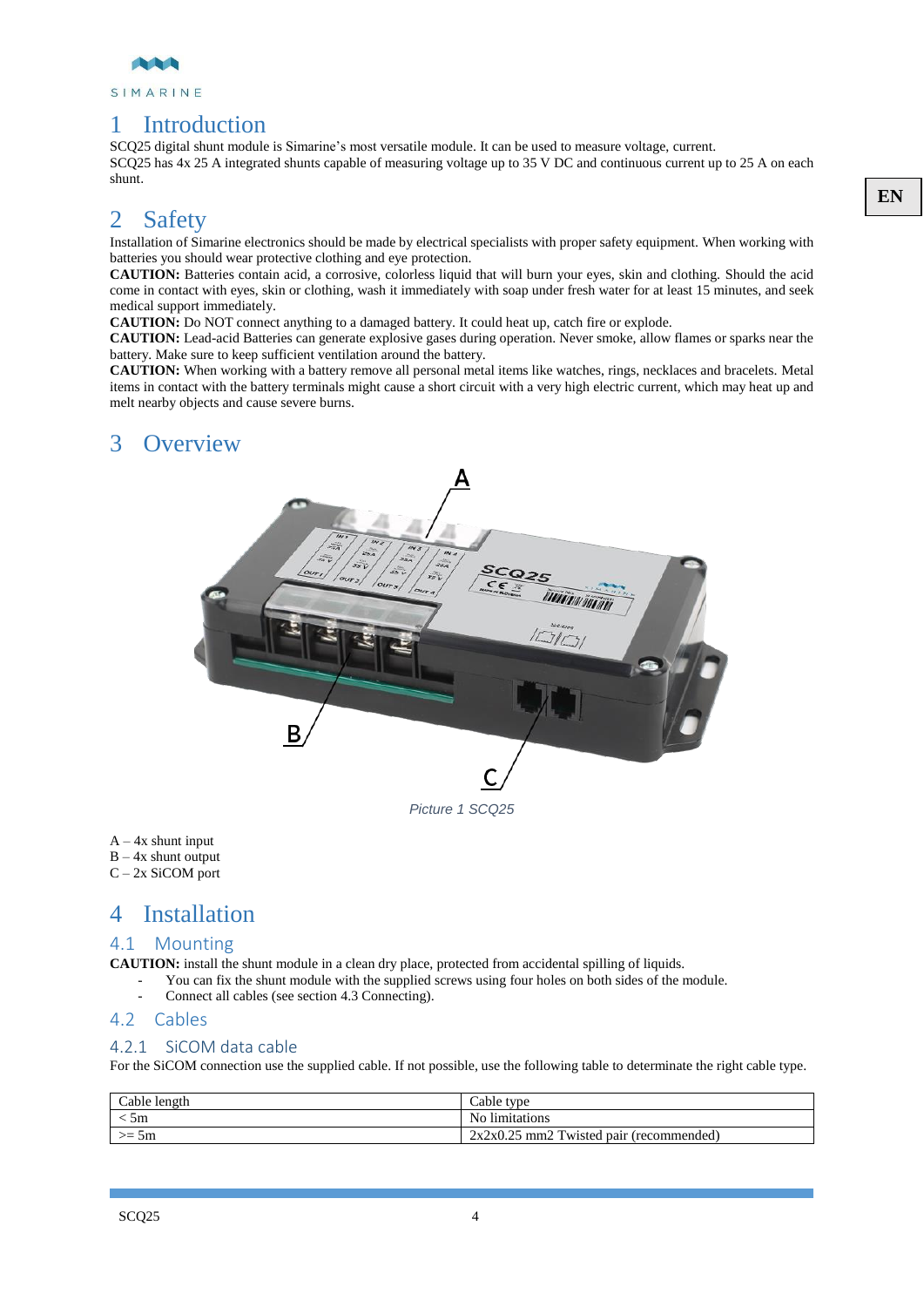

### <span id="page-4-0"></span>4.3 Connecting

For proper function of Simarine SCQ25 digital shunt module it is necessary to:

- 1. Connect SCQ25 to Simarine PICO via the SICOM port.
- 2. Connect consumers/generators minus or plus terminal through one SCQ25 shunt. \*

\* Each correctly connected shunt needs to be configured. This is done via PICO in an easy way. The configuration process is described in PICO's manual.

### 4.3.1 SCQ25



*Picture 2SCQ25 (POS)*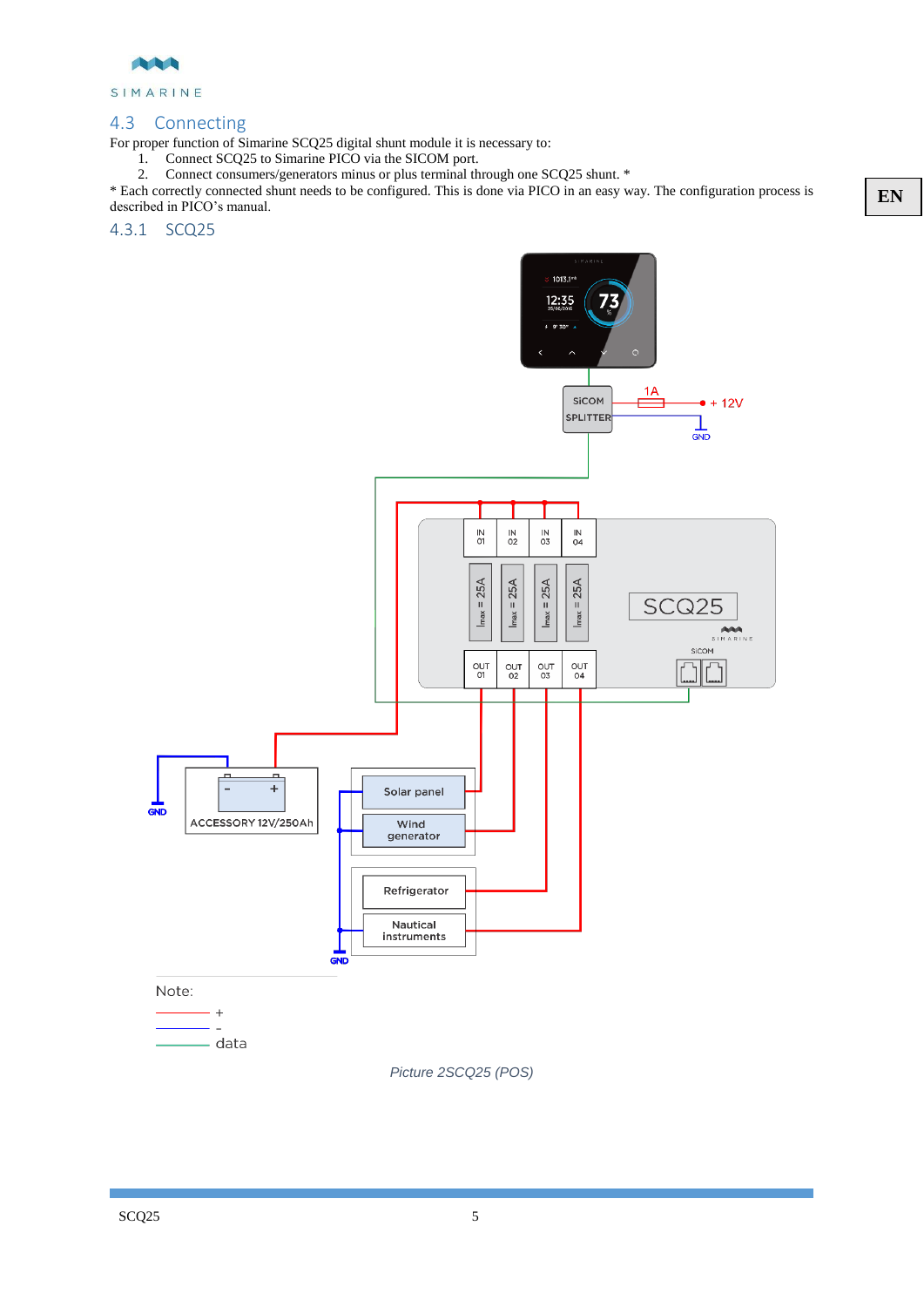

# 5 Technical specifications

| Operating                              |                                |
|----------------------------------------|--------------------------------|
| Voltage range                          | $6 - 35$ V                     |
| Temperature range                      | $-20 - 70$ °C ( $-4 - 158$ °F) |
| Power consumption at 12V               |                                |
| Operating                              | $2.5 \text{ mA}$               |
| <b>Current Measuring (per channel)</b> |                                |
| Range                                  | $0.01 - 25$ A                  |
| Accuracy                               | $0.6\%$                        |
| Resolution                             | 0.01 A                         |
| Sampling rate                          | $100 \text{ ms}$               |
| <b>Maximal current</b>                 |                                |
| Continuous                             | 25 A                           |
| Peak current $($ <1min)                | 35 A                           |
| <b>Dimensions</b>                      | 183x91x34 mm                   |
| Connectivity                           | Up to                          |
| Shunt                                  | 4                              |
| SICOM port                             | $\overline{2}$                 |

*Table 1Technical specification*

# 6 Trouble shooting

### 6.1 Negative current values

If PICO is showing wrong sign for current value. Check if the shunt is correctly installed. This means the consumers/generators minus (optionally plus) terminal is connected to the IN terminal on the shunt. If this is not the case, you can reinstall the shunt or simply switch the IN and OUT terminal via the shunt configuration on PICO.

#### 6.2 Shunt sensor is not visible on pico

If the shunt sensor is not visible in PICO's menu, check the following:

- Is the SCQ25 properly connected via the SiCOM port to the PICO.
- If you are using your own SiCOM cable make sure it has the right square and is twisted.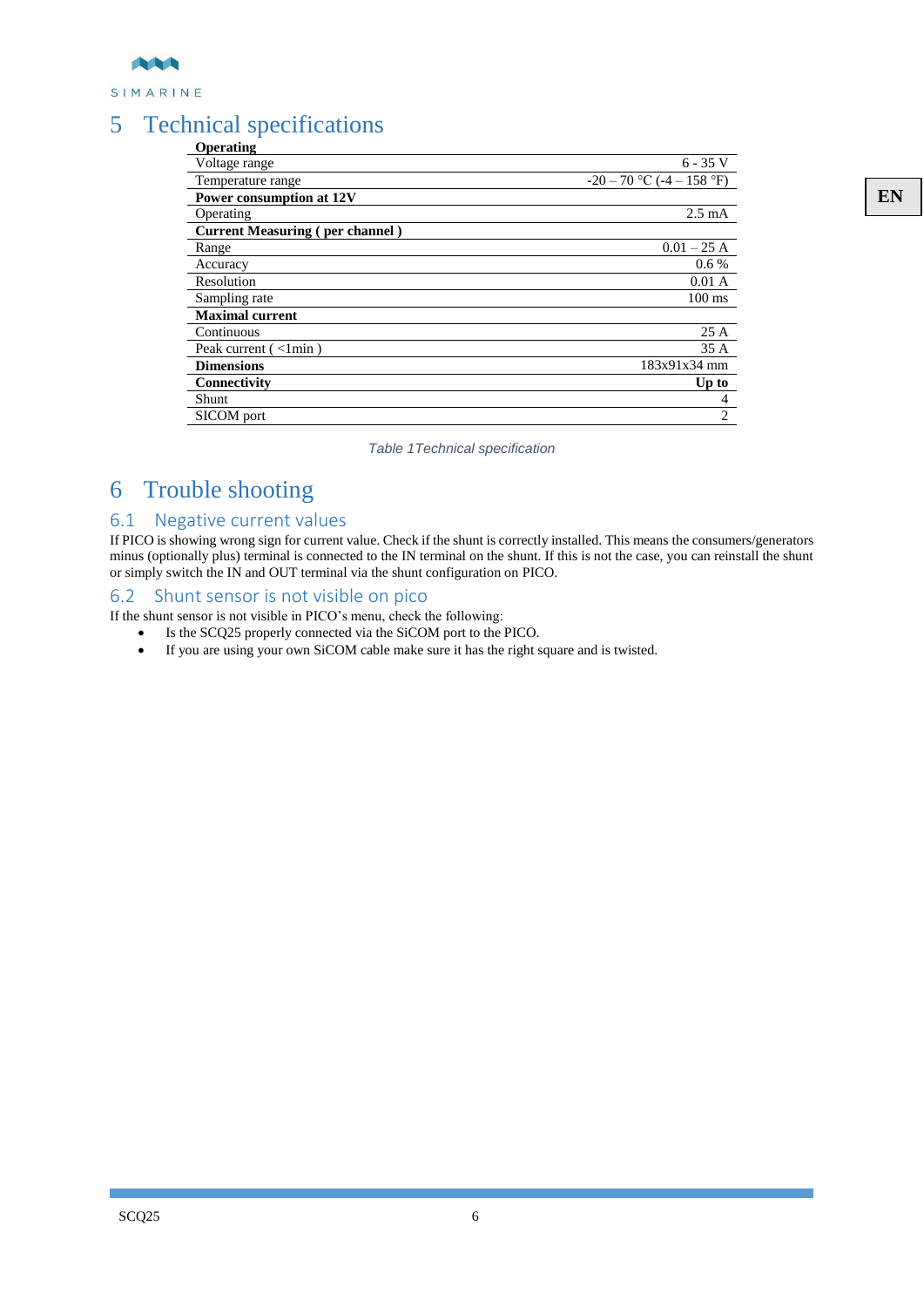



**EN**

*Picture 3SCQ25(NEG) and SC500(NEG)*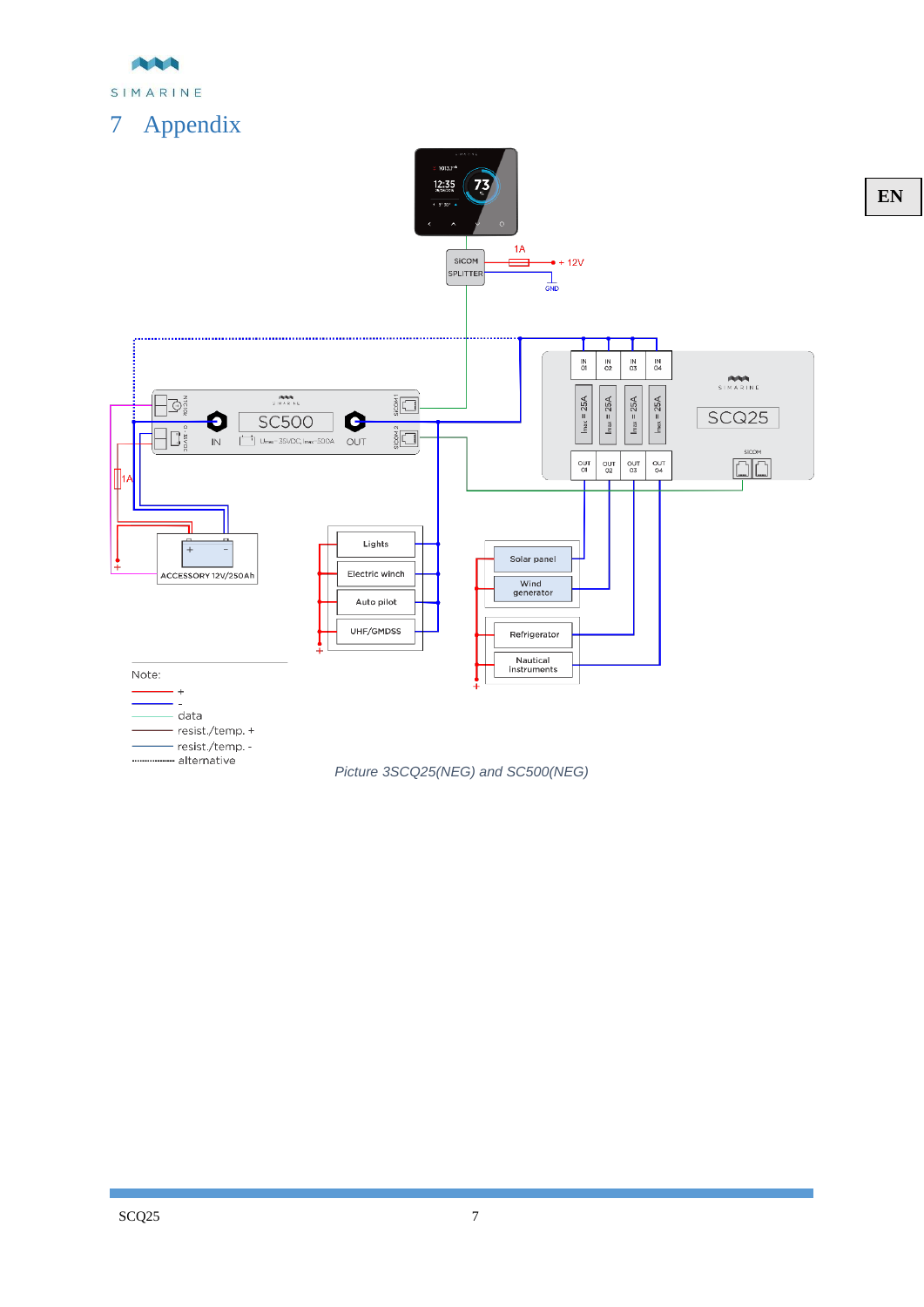



temperature ...... alternative

Picture 4SCQ25(POS) and SC500(POS)

EN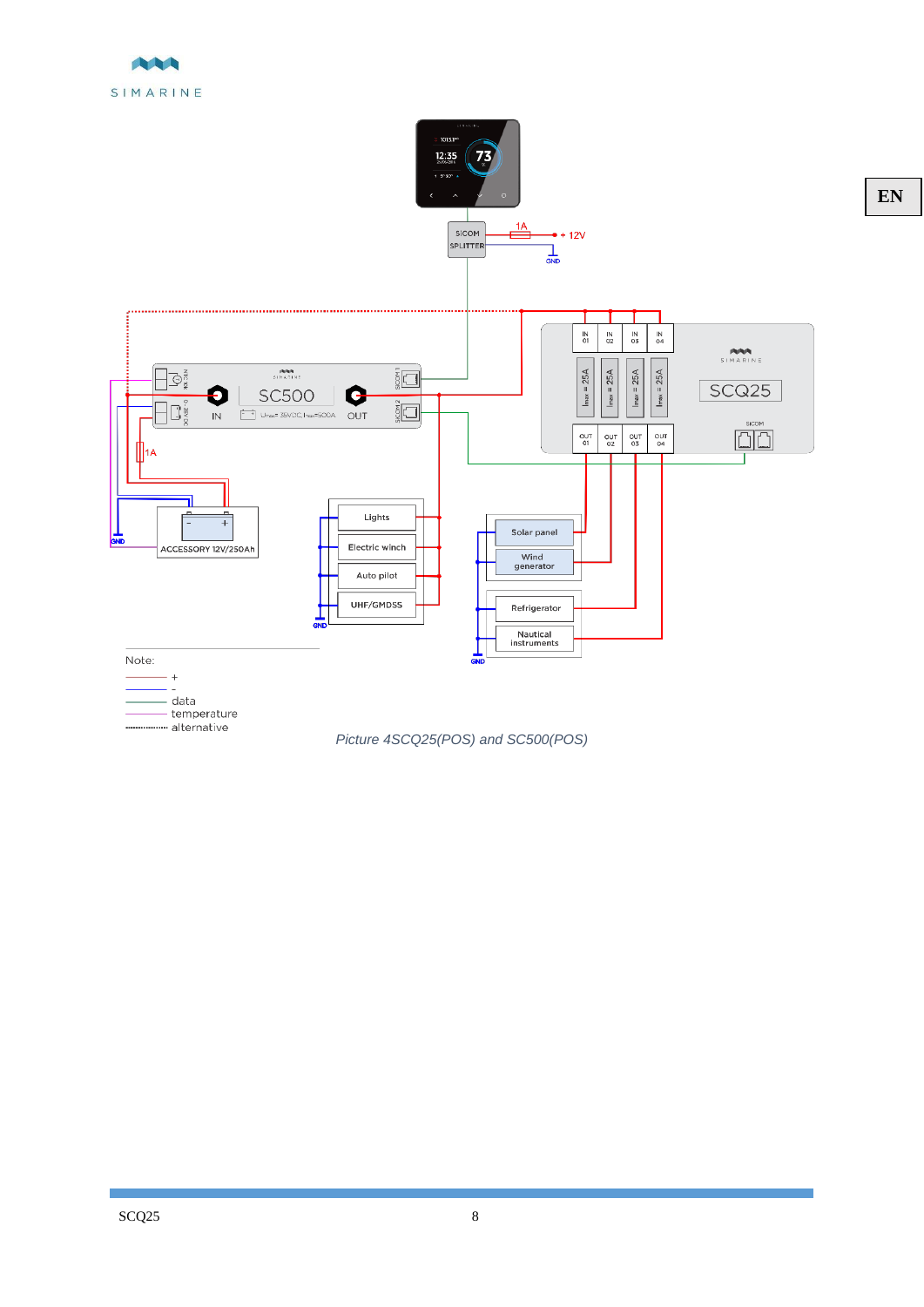

# Tabelleninhalt

| $\overline{2}$  |     |  |  |  |
|-----------------|-----|--|--|--|
| $\mathcal{F}$   |     |  |  |  |
| $\overline{4}$  |     |  |  |  |
|                 | 4.1 |  |  |  |
|                 | 4.2 |  |  |  |
|                 | 4.3 |  |  |  |
| 5               |     |  |  |  |
| 6               |     |  |  |  |
|                 | 6.1 |  |  |  |
|                 | 6.2 |  |  |  |
| $7\overline{ }$ |     |  |  |  |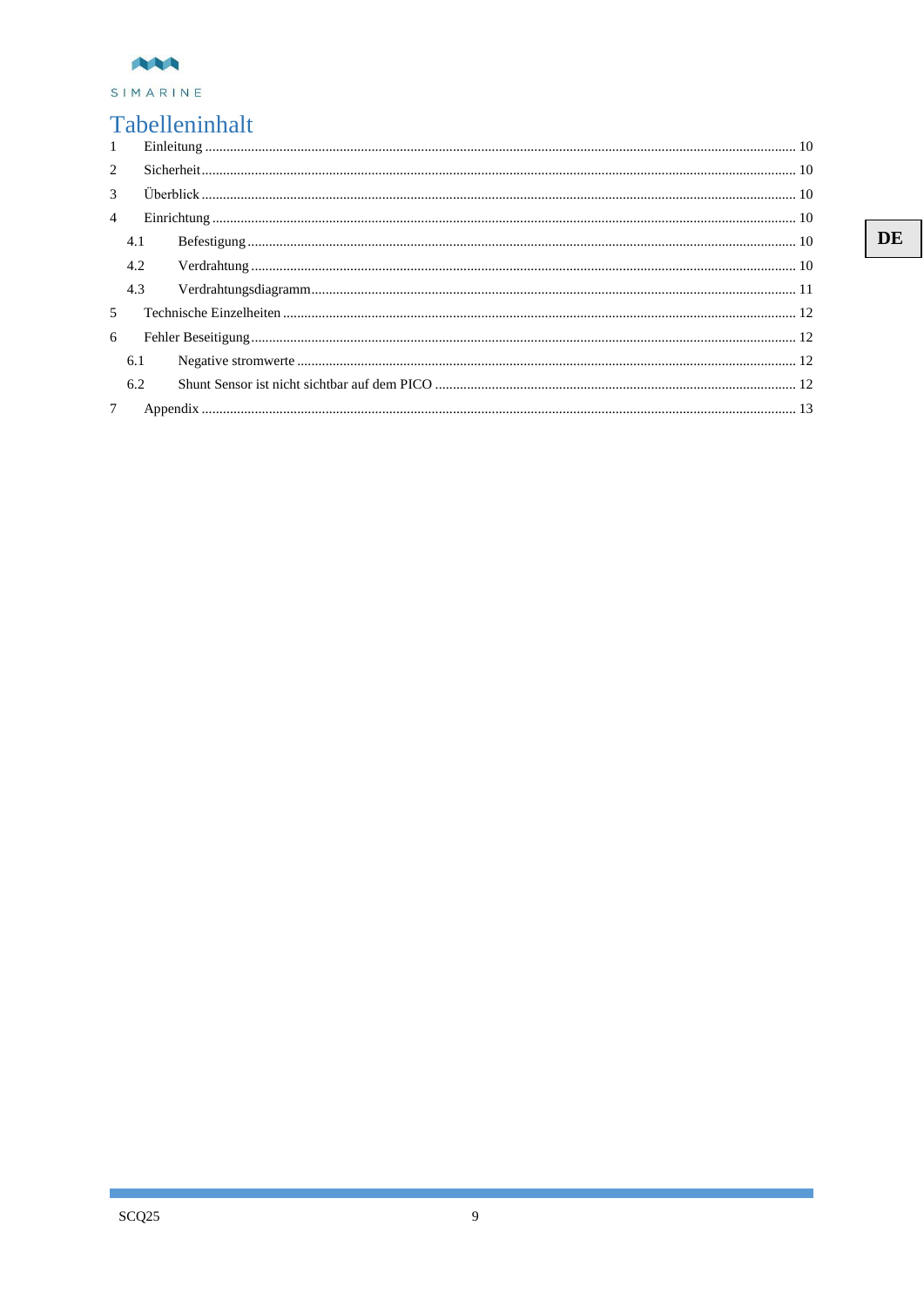

## 1 Einleitung

SCQ25 digital Shunt Module ist Simarines vielseitigster Module. Er kann als Spannung und Strom Messgerate benutzt Verden. SCQ25 hat je 4x25 A integrierten Shunt und ist in der Lage, Spannung und Dauerstrom bis zu 25 A auf jedem Shunt zu messen.

# 2 Sicherheit

Die Installation der Simarine-Elektronik sollte von Elektrofachkräften durchgeführt werden. Wenn Sie mit Batterien arbeiten, sollten Sie Schutzkleidung und Augenschutz tragen.

**VORSICHT:** Die Batterien enthalten Säure, eine korrosive, farblose Flüssigkeit, die Augen, Haut und Kleidung verbrennen wird. Falls Säure in Kontakt mit Augen, Haut oder Kleidung kommt, waschen Sie sie sofort mit Seife unter Süßwasser für mindestens 15 Minuten und sofort medizinische Unterstützung suchen.

**VORSICHT:** Schließen Sie NICHTS an eine beschädigte Batterie an. Sie könnte aufheizen, Feuer fangen oder explodieren. **VORSICHT:** Blei-Säure-Batterien können während des Betriebs explosive Gase erzeugen. Rauchen Sie niemals in der Nähe der Batterie. Achten Sie darauf, dass eine ausreichende Belüftung um die Batterie gegeben ist.

**VORSICHT:** Beim Arbeiten mit einer Batterie alle persönlichen Metallgegenstände wie Uhren, Ringe, Halsketten und Armbänder entfernen. Wenn Metallgegenstände die Batterieklemmen berühren, kann der daraus resultierende Kurzschluss Gegenstände schmelzen und schwere Verbrennungen verursachen.

# 3 Überblick



*Bild 1 SCQ25 Überblick*

A - 4x Shunt Eingang

- B 4x Shunt Ausgang
- C 2x SiCOM-Anschluss

# 4 Einrichtung

### 4.1 Befestigung

**VORSICHT:** Installieren Sie den Shunt Module an einem sauberen, trockenen Ort, geschützt vor versehentlichem Verschütten von Flüssigkeiten.

- Sie können den Shunt Modul mit den mitgelieferten Schrauben mit fier Löchern auf beiden Seiten des Moduls befestigen.
- Schließen Sie alle Kabel an (siehe Abschnitt [4.2](#page-9-0) [Verdrahtung\)](#page-9-0).

### <span id="page-9-0"></span>4.2 Verdrahtung

Für die ordnungsgemäße Funktion des Simarine SCQ25 Digital-Shunts sind Folgende Schritte notwendig:

- Verbinden Sie SCQ25 über den SICOM-Anschluss mit Simarine PICO.
- Verbinden Sie die Verbraucher/Generatoren mit einem der Vier SCQ25 Shunts.

Jeder korrekt angeschlossene Shunt muss konfiguriert werden. Dies geschieht über den PICO auf eine einfache Weise. Die Konfiguration ist im PICO Handbuch beschrieben.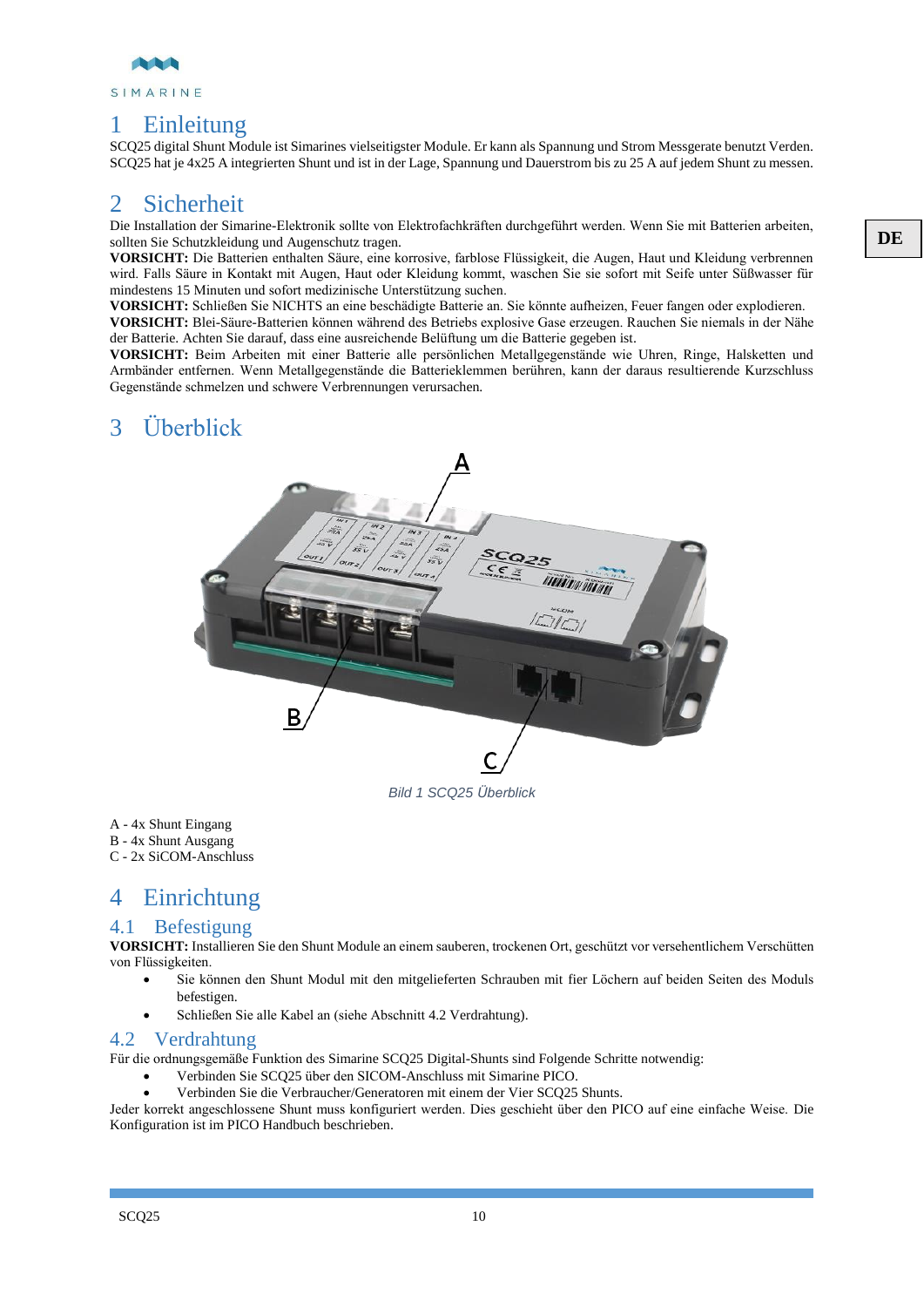

### 4.3 Verdrahtungsdiagramm



 $DE$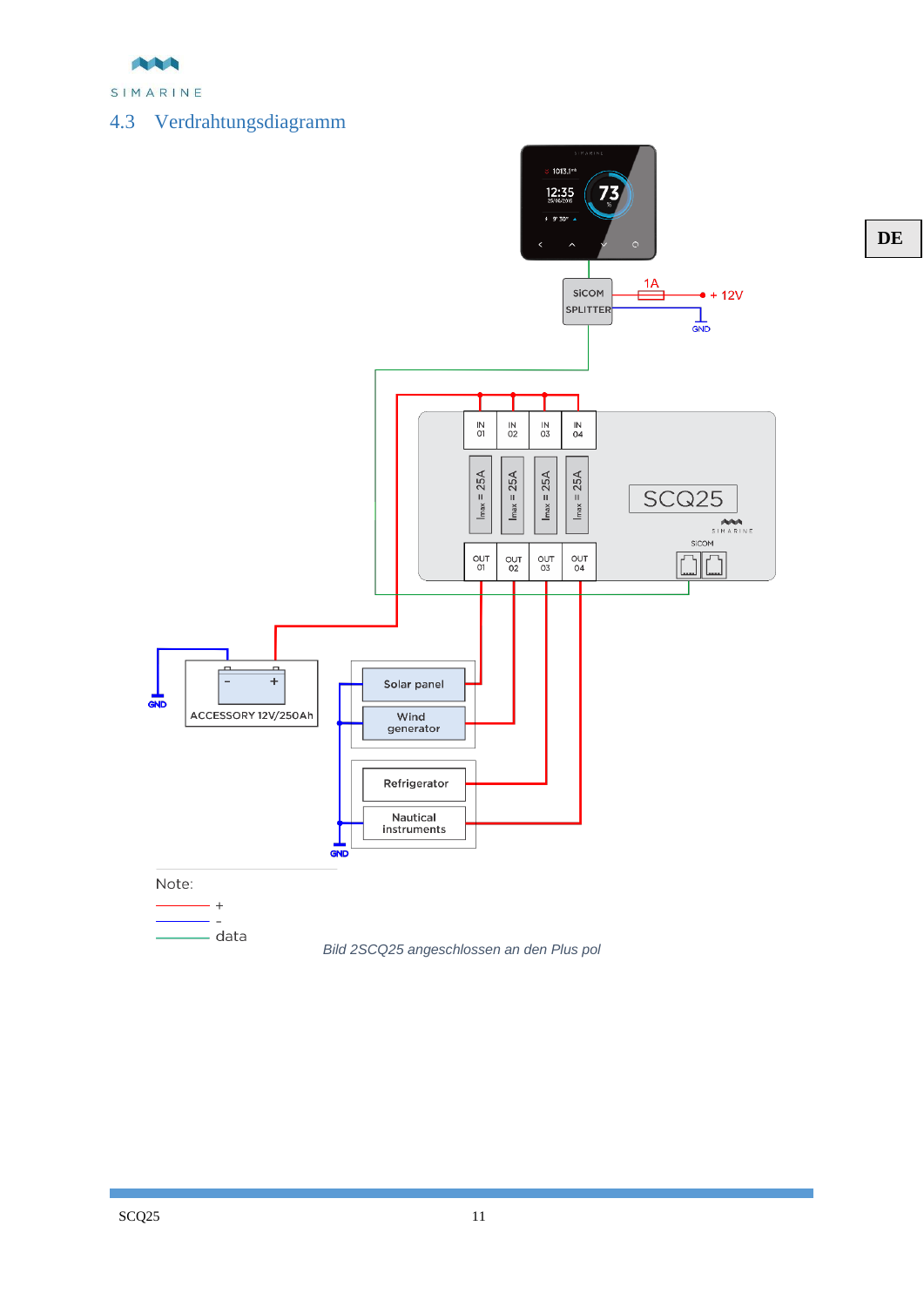

# 5 Technische Einzelheiten

| <b>In Betrieb</b>                |                  |
|----------------------------------|------------------|
| Spannungsbereich                 | $6 - 35$ V       |
| Temperaturbereich                | $-20 - +70$ °C   |
| Stromverbrauch bei 12V           |                  |
| In Betrieb                       | $2.5 \text{ mA}$ |
| <b>Strom Messung (Pro Kanal)</b> |                  |
| <b>Bereich</b>                   | $0.01 - 25$ A    |
| Genauigkeit                      | 0.6%             |
| Auflösung                        | 0.01 A           |
| Abtastgeschwindigkeit            | $100 \text{ ms}$ |
| <b>Maximal Strom</b>             |                  |
| Durchgehend                      | 25 A             |
| Stromspitze $($ <1min)           | 35 A             |
| Dimensionen                      | 183x91x34 mm     |
| Anschlussmöglichkeiten           | <b>Bis zu</b>    |
| Shunt                            | $\overline{4}$   |
| <b>SICOM Anschluss</b>           | $\overline{2}$   |

*Tabelle 1Technische Einzelheiten*

# 6 Fehler Beseitigung

### 6.1 Negative stromwerte

Wenn PICO das falsche Zeichen für den aktuellen Strom Wert anzeigt. Überprüfen Sie, ob der Shunt richtig installiert ist. Das bedeutet, dass der Minus (optional Plus) terminal des Verbrauchers/Generator mit dem IN-Anschluss des Shunts verbunden ist. Wenn dies nicht der Fall ist, können Sie den Shunt neu installieren oder einfach den IN und OUT Anschluss über die Shunt Konfiguration auf dem PICO umschalten.

### 6.2 Shunt Sensor ist nicht sichtbar auf dem PICO

Ist kein Shunt / Tank Sensor sichtbar auf dem PICO, überprüfen Sie Folgendes:

- Ist der SCQ25 ordnungsgemäß über den SICOM-Anschluss mit dem PICO verbunden.
- Wenn Sie Ihr eigenes Kabel für den SICOM Daten Transfer benutzen, Stelen sie sicher, dass sie den Richtigen Kabel typ benutzen.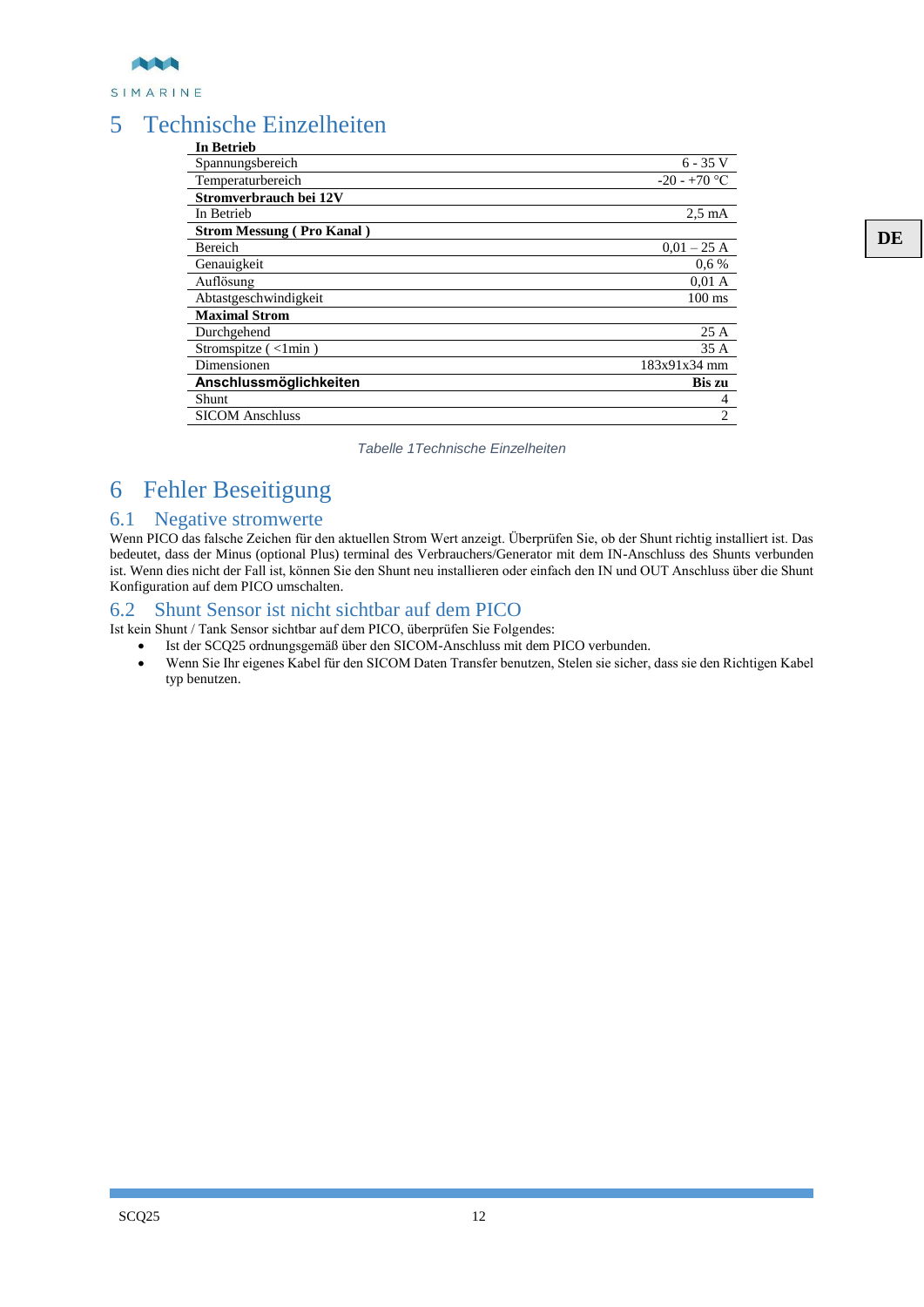



**DE**

*Bild 3SCQ25(NEG) und SC500(NEG)*